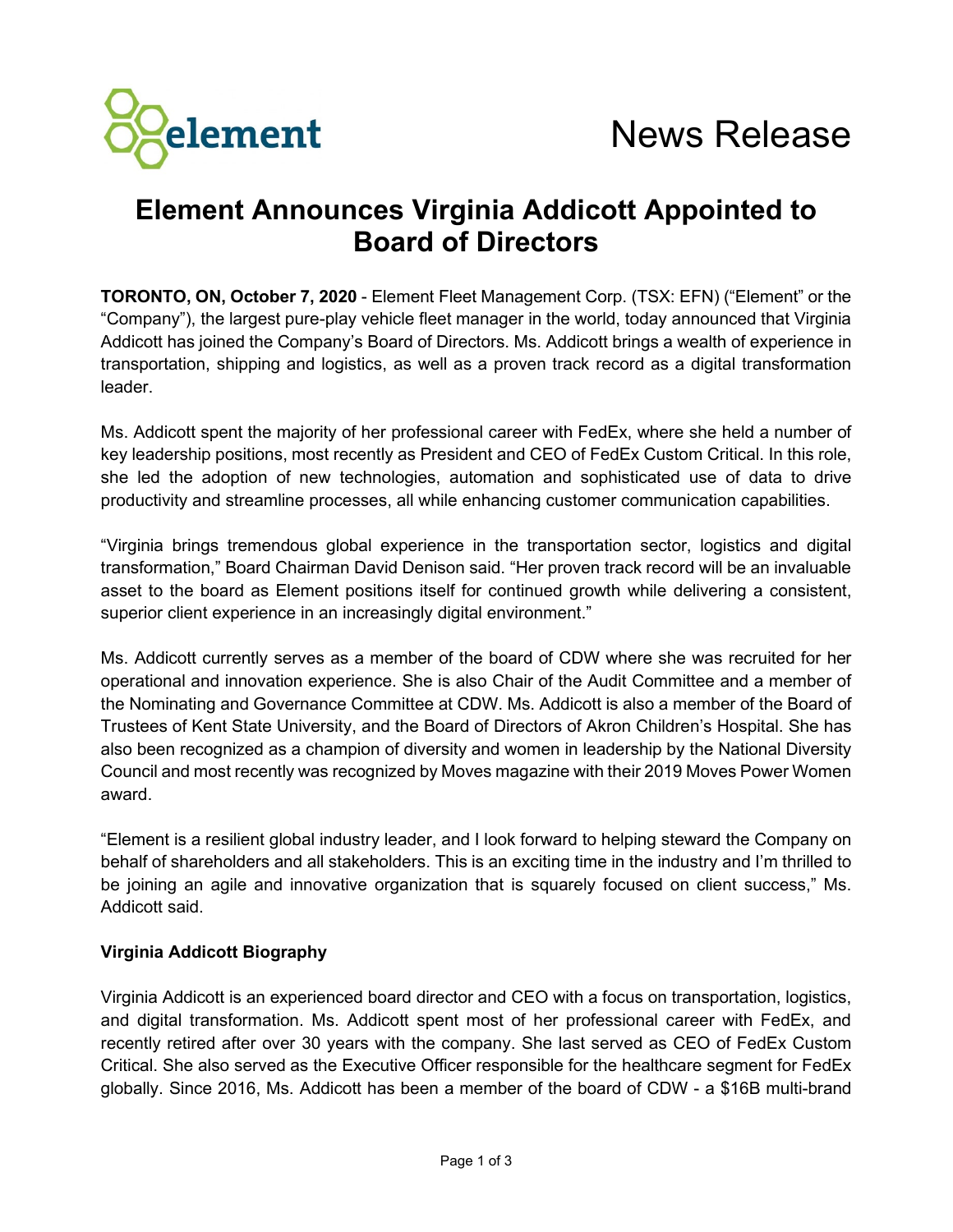global technology solutions provider - where she was recruited for her operational and innovation experience. Ms. Addicott is also Chair of the Audit Committee and a member of the Nominating and Governance Committee at CDW. She is also currently a member of the Board of Trustees of Kent State University, and the Board of Directors of Akron Children's Hospital.

Ms. Addicott earned a Bachelor of Science in Education degree, and an Executive MBA degree from Kent State University in Ohio. Throughout her career, Ms. Addicott has been recognized with numerous leadership and business awards.

## **About Element Fleet Management**

Element Fleet Management (TSX: EFN) is a leading global fleet management company, providing worldclass services and financing for commercial vehicle fleets. The Company enjoys scale and leadership in key markets, a top-tier client base, strong cash flow and ready access to capital, and an investment-grade balance sheet. Element's suite of services spans the total fleet lifecycle – from acquisition and financing to program management and remarketing – helping clients optimize performance and improve productivity. For more information, visit www.elementfleet.com.

Contact:

Michael Barrett Vice President, Investor Relations (416) 646-5698 mbarrett@elementcorp.com

## **Forward-Looking Statements**

*This press release includes forward-looking statements regarding Element and its business. Such statements are based on the current expectations and views of future events of Element's management. In some cases the forward-looking statements can be identified by words or phrases such as "may", "will", "expect", "plan", "anticipate", "intend", "potential", "estimate", "believe" or the negative of these terms, or other similar expressions intended to identify forward-looking statements, including, among others, statements regarding the payment of dividends, Element's ability to execute on its client-centric transformation plan and business strategy, including improvements to run-rate profitability, enhancements to clients' service experience and service levels, enhancement of financial performance, improvements to client retention trends, reduction of operating expenses, increases in efficiency, plans to sell its interests in non-core assets, terms of the dividend reinvestment plan, transformation of its core business, creation of value for all stakeholders, expectations regarding syndication, growth prospects, level of workforce engagement, improvements to magnitude and quality of earnings, funding of the transformation, executive hiring and retention, process and infrastructure transformation, focus and discipline in investing, balance sheet management and plans to reduce leverage*  ratios, anticipated benefits of the balanced scorecard initiative and expectations regarding financial *performance. No forward-looking statement can be guaranteed. Forward-looking statements and information by their nature are based on assumptions and involve known and unknown risks, uncertainties and other factors which may cause our actual results, performance or achievements, or industry results, to be materially different from any future results, performance or achievements expressed or implied by such forward-looking statement or information. Accordingly, readers should not place undue reliance on any forward-looking statements or information. Such risks and uncertainties include those regarding the ongoing COVID-19*